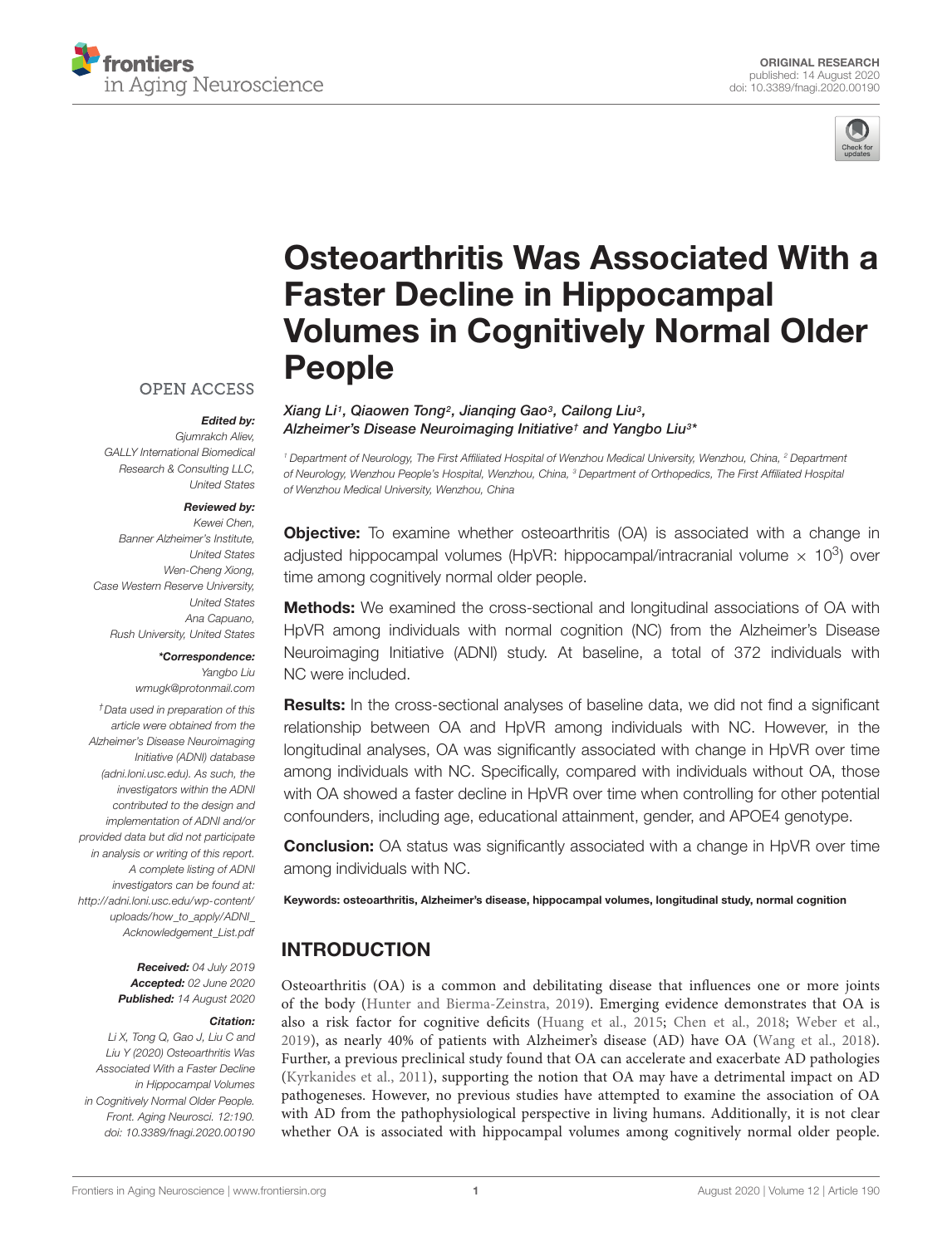We hypothesized that OA may be associated with a steeper decline in hippocampal volumes, increasing the risk of AD.

In the present study, we first examined the cross-sectional relationship between OA and baseline hippocampal volumes among cognitively normal older people. Second, we further examined the association of OA with changes in hippocampal volumes over time. The findings may help shed some light on the neuropathological mechanisms by which OA increases the risk of cognitive deficits.

### MATERIALS AND METHODS

### Alzheimer's Disease Neuroimaging Initiative Study

Longitudinal data used in the present study were extracted from the Alzheimer's Disease Neuroimaging Initiative (ADNI) database<sup>[1](#page-1-0)</sup>. The primary aim of ADNI has been to investigate whether demographics, neuropsychological markers, serial MRI, positron emission tomography (PET), and other fluid biomarkers can be integrated to measure the progression of MCI and early AD. The ADNI study was approved by the institutional review board at each ADNI center, and informed written consent was obtained from each participant.

### **Participants**

We included individuals who met the criteria for normal cognition (NC) and had baseline hippocampal volumes data and follow-up measurements of hippocampal volumes. In the present study, there was a total of 372 individuals with NC at baseline. A flowchart of the data selections is presented (**[Figure 1](#page-1-1)**). Individuals with NC had a clinical dementia rating (CDR) [\(Morris, 1993\)](#page-6-6) score of 0 and a Mini-Mental State Examination (MMSE) [\(Folstein et al., 1975\)](#page-6-7) score of 24 or above. Participants with MCI had a CDR score of 0.5, a MMSE score of 24 or higher, objective memory decline as evidenced by the Wechsler Memory Scale Logical Memory II, and an absence of dementia. Patients with AD dementia had an MMSE score of less than 26, a CDR score of less than 0.5, and a diagnosis of probable AD dementia according to the National Institute of Neurological and Communicative Disorders and Stroke and the Alzheimer's Disease and Related Disorders Association (NINCDS/ADRDA) Criteria. The numbers of individuals present at each follow-up visit are demonstrated in **[Table 1](#page-2-0)**.

### Hippocampal Volumes

The neuroimaging techniques used by ADNI have been described previously [\(Jack et al., 2008\)](#page-6-8). Hippocampal volume data were extracted from the ADNI file "ADNIMERGE.csv." To adjust for gender differences in head size, hippocampal volume ratio (HpVR, formula: hippocampal/intracranial volume  $\times$  10<sup>3</sup>) was used as the dependent variable in our models.

<span id="page-1-0"></span><sup>1</sup><http://adni.loni.usc.edu>



### <span id="page-1-1"></span>Osteoarthritis Status

The following terms were utilized to screen ADNI subjects' medical history database: OA and osteoarthritis. We assigned OA status (OA+, OA−) based on participants' self-reported medical history.

### Statistical Analysis

T-test (or Wilcoxon test) and  $x^2$  test were utilized to assess differences in demographics and clinical variables between the two groups (OA+ vs. OA−). To investigate the cross-sectional associations of OA status with MMSE, ADAS-Cog11, and HpVR, t-test (ADAS-Cog-11 and HpVT) or Wilcoxon test (MMSE) was performed. To investigate the association of OA status with conversion from NC to MCI or AD dementia, Cox proportional hazard model was performed with adjustments for age and gender. To examine the longitudinal associations of OA status with change in HpVR over time, linear mixed model was fitted for HpVR. This model was adjusted for baseline age, sex, years of education, APOE4 status, and their interactions over time, as well as a random intercept for each participant. The model equation is as following: HpVR-changes  $\sim$  OA  $\times$  time + age  $\times$  time + sex  $\times$  time + education  $\times$  time +  $APOE4 \times \text{time}$ 

# RESULTS

### Demographical and Clinical Variables

Among individuals with NC, there were 79 participants with OA and 293 participants without OA (**[Table 1](#page-2-0)**). Participants with OA were more likely to be female (63.3%) compared with those without OA (female 45.1%). In addition, participants with OA were more likely to be APOE4 carriers (38%) compared with those without OA (22.9%). However, there were no significant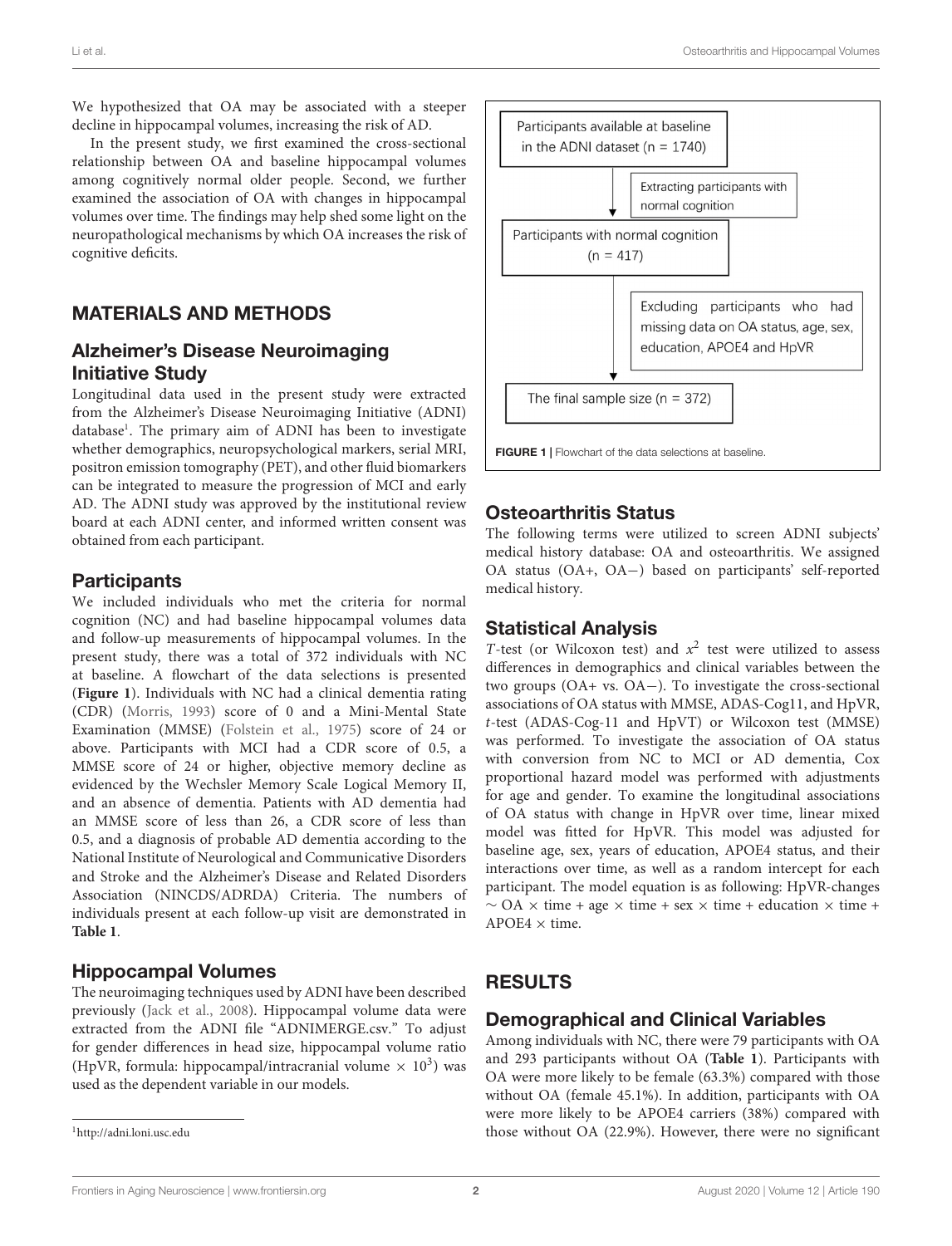#### <span id="page-2-0"></span>TABLE 1 | Demographics and clinical variables of the study participants.

| <b>Clinical variables</b>            | $OA - (n = 293)$ | $OA + (n = 79)$ | <b>Statistic</b> | p-values |
|--------------------------------------|------------------|-----------------|------------------|----------|
| Age, years                           | $74.8 \pm 5.36$  | $74.2 \pm 6.22$ | 0.75(t)          | 0.56     |
| Female sex, n (%)                    | 132(45.1)        | 50 (63.3)       | $8.3 (\chi^2)$   | 0.004    |
| Education, years                     | $16.3 \pm 2.8$   | $16.1 \pm 2.5$  | 0.62(t)          | 0.54     |
| $APOE4 +$ , $n$ (%)                  | 67 (22.9)        | 30(38)          | 7.4 $(\chi^2)$   | 0.007    |
| <b>MMSE</b>                          | $29.1 \pm 1.1$   | $29 \pm 1.2$    | 12176(w)         | 0.45     |
| ADAS-Cog 11                          | $6.08 \pm 2.95$  | $5.75 \pm 3$    | 0.86(t)          | 0.39     |
| Hippocampal volumes, mm <sup>3</sup> | 7350 ± 899       | 7372 ± 933      | $-0.19(t)$       | 0.85     |
| ICV, cm <sup>3</sup>                 | $1526 \pm 158$   | $1488 \pm 160$  | 1.9(t)           | 0.06     |
| HpVR                                 | $4.85 \pm 0.62$  | $4.99 \pm 0.66$ | $-1.7(t)$        | 0.08     |
| Follow-up visits, n subjects         |                  |                 |                  |          |
| 0 year (baseline)                    | 293              | 79              |                  |          |
| 1 year                               | 256              | 74              |                  |          |
| 2 years                              | 226              | 62              |                  |          |
| 3 years                              | 110              | 22              |                  |          |
| 4 years                              | 106              | 18              |                  |          |
| 5 years                              | 58               | 8               |                  |          |
| 6 years                              | 57               | 13              |                  |          |
| 7 years                              | 18               | 3               |                  |          |
| 8 years                              | 16               |                 |                  |          |
| 9 years                              | 9                | 0               |                  |          |
| 10 years                             | 1                | 0               |                  |          |

OA: osteoarthritis; MMSE: mini-mental state examination; ADAS-Cog 11: Alzheimer's disease assessment scale-cognitive 11-item. ICV: intracranial volume; HpVR: hippocampal volume ratio (HpVR, hippocampal/intracranial volume  $\times$  10 $^3$ ).



<span id="page-2-1"></span>FIGURE 2 | Cross-sectional association of OA with MMSE, ADAS-Cog11, and HpVR among individuals with NC. There was no significant difference in MMSE, ADAS-Cog11, or HpVR between the two groups (all  $p > 0.05$ ). OA: osteoarthritis; MMSE: mini-mental state examination; ADAS-Cog 11: Alzheimer's disease assessment scale-cognitive 11-item. HpVR: hippocampal volume ratio (HpVR, hippocampal/intracranial volume  $\times$  10<sup>3</sup>).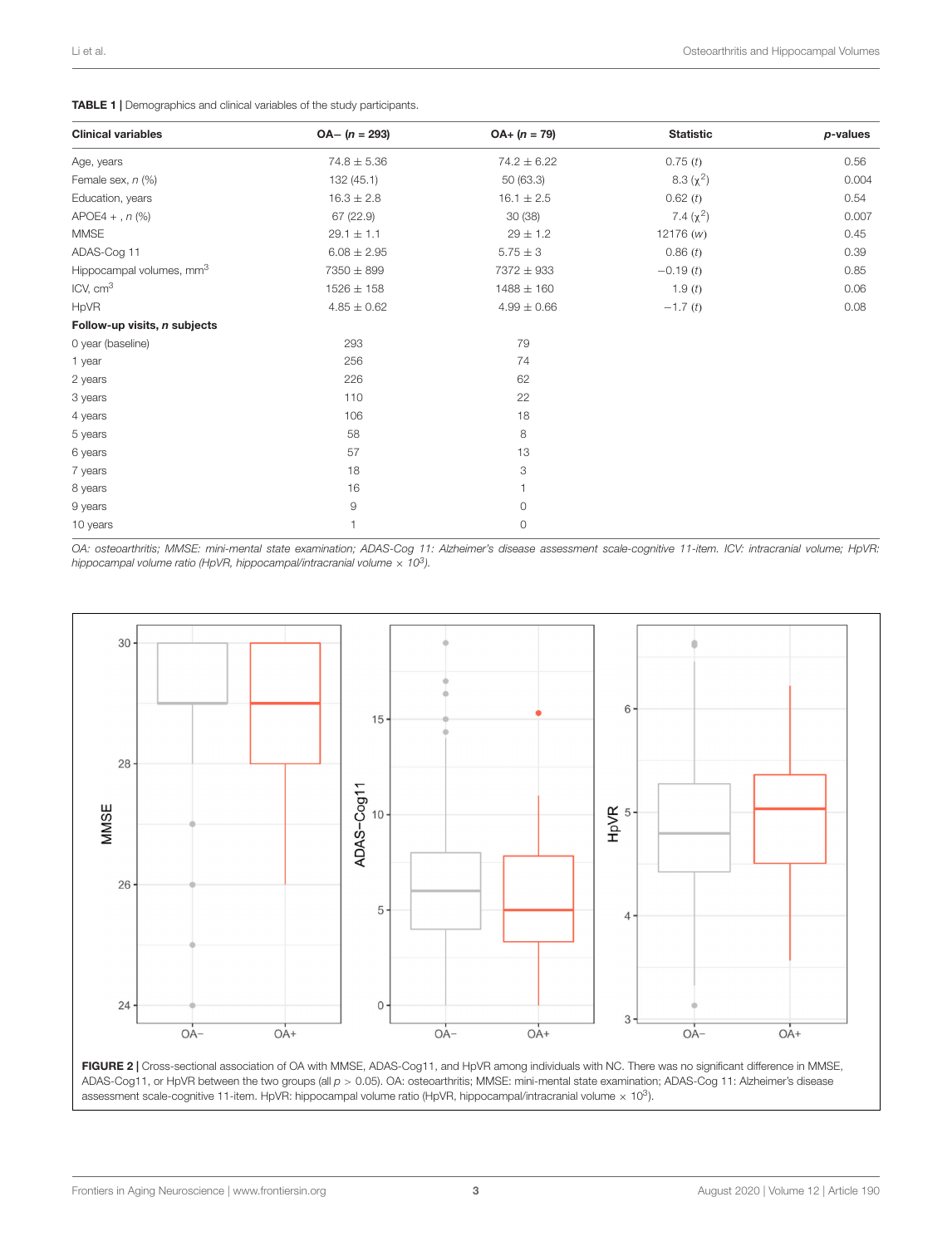differences in other variables between the two groups (all p > 0.05; **[Table 1](#page-2-0)**).

### Cross-Sectional Association of OA Status With MMSE, ADAS-Cog11, and HpVR Among Older Individuals With NC

To examine the cross-sectional associations of OA status with MMSE, ADAS-Cog11, and HpVR, t-test or Wilcoxon test was conducted. As displayed in **[Table 1](#page-2-0)** and **[Figure 2](#page-2-1)**, among older individuals with NC, there was no significant difference in MMSE, ADAS-Cog11, or HpVR between the two groups (all  $p > 0.05$ ).

### Association of OA Status With Conversion From NC to MCI or AD **Dementia**

The two groups (OA− vs. OA+) had a similar length of followup time (OA – vs. OA + (median (IQR)): 4 (4) vs. 3 (2) years,



<span id="page-3-1"></span><span id="page-3-0"></span>TABLE 2 | Summary of linear mixed models examining the association of OA status with changes in global cognition over time among older individuals with NC.

| <b>Predictors</b>        | <b>MMSE</b>     |           |          | ADAS-Cog 11     |           |          |
|--------------------------|-----------------|-----------|----------|-----------------|-----------|----------|
|                          | <b>Estimate</b> | <b>SE</b> | p-values | <b>Estimate</b> | <b>SE</b> | p-values |
| Time                     | 0.8185          | 0.2593    | 0.0016   | 0.7718          | 0.5405    | 0.1533   |
| OA+                      | $-0.1872$       | 0.1194    | 0.1168   | 0.0088          | 0.3133    | 0.9776   |
| Age                      | $-0.0158$       | 0.0086    | 0.0660   | 0.1045          | 0.0225    | < 0.0001 |
| Female sex               | 0.2708          | 0.1009    | 0.0073   | $-1.2887$       | 0.2649    | < 0.0001 |
| $APOE4+$                 | $-0.0303$       | 0.1095    | 0.7819   | 0.3199          | 0.2871    | 0.2652   |
| <b>Education</b>         | 0.0747          | 0.0181    | < 0.0001 | $-0.0952$       | 0.0478    | 0.0464   |
| $OA+ \times time$        | 0.0009          | 0.0442    | 0.9831   | $-0.0075$       | 0.0921    | 0.9349   |
| Age $\times$ time        | $-0.0126$       | 0.0031    | 0.0001   | $-0.0025$       | 0.0065    | 0.6968   |
| Female sex $\times$ time | 0.0223          | 0.0331    | 0.5002   | 0.0006          | 0.0691    | 0.9928   |
| $APOE4 + x$ time         | $-0.0765$       | 0.0367    | 0.0372   | 0.2228          | 0.0766    | 0.0036   |
| Education $\times$ time  | 0.0028          | 0.0056    | 0.6137   | $-0.0282$       | 0.0117    | 0.0163   |

OA: osteoarthritis; MMSE: mini-mental state examination; ADAS-Cog 11: Alzheimer's disease assessment scale-cognitive 11-item.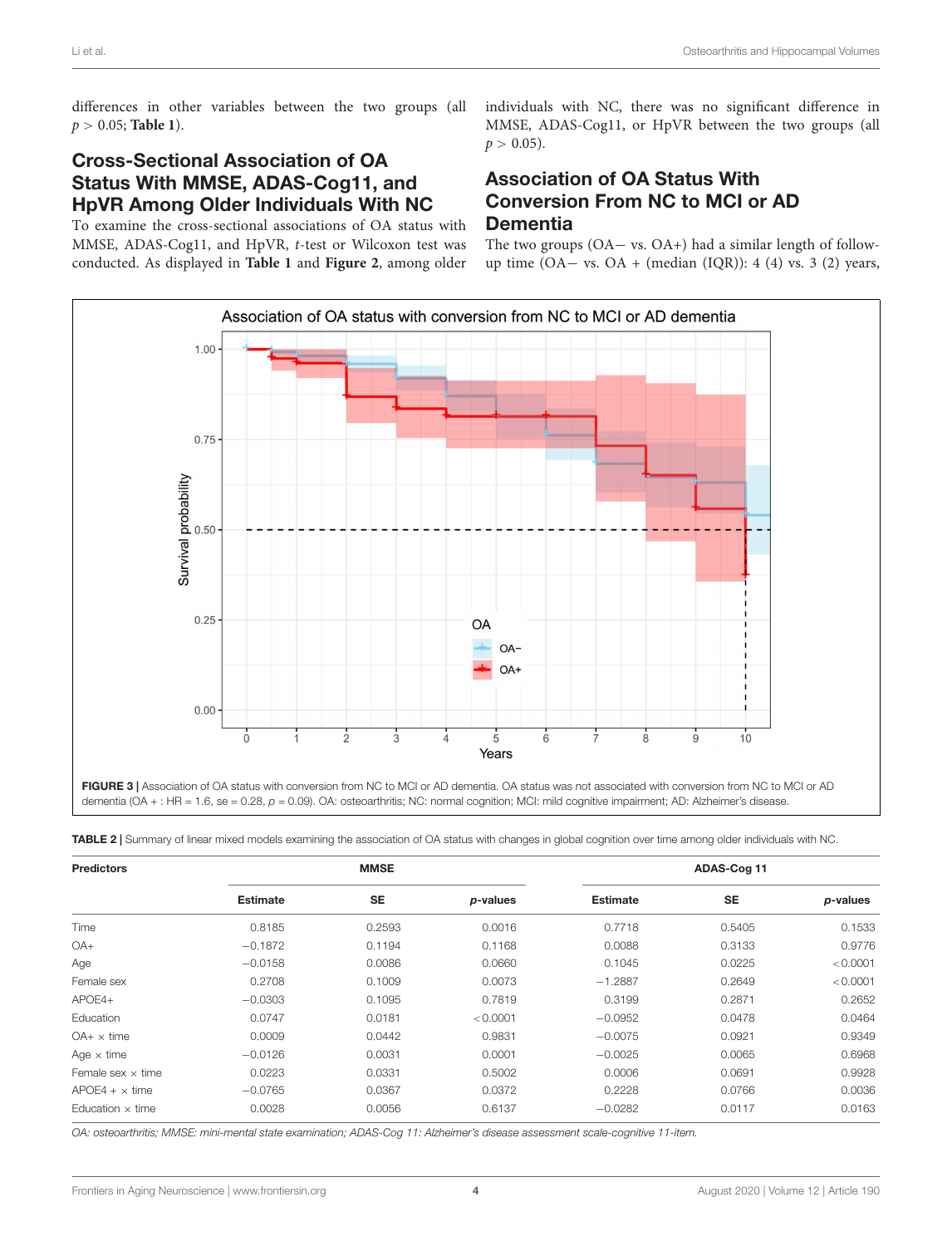$p = 0.07$ ). Cox proportional hazard model was performed to examine the association of OA status with conversion from NC to cognitive impairment (MCI or AD dementia). The model was adjusted for age and gender. However, OA status was not associated with conversion from NC to MCI or AD dementia  $(OA$  +: HR = 1.6, SE = 0.28,  $p = 0.09$ ; **[Figure 3](#page-3-0)**).

### Longitudinal Association of OA Status With Changes in Global Cognition (MMSE and ADAS-Cog 11) Among Older Individuals With NC

Terms reflecting associations with changes in global cognition over time are demonstrated in **[Table 2](#page-3-1)**. We did not find significant differences in changes in MMSE or ADAS- Cog11 over time between the two groups after adjusting for other potential confounders (**[Table 2](#page-3-1)**).

### Longitudinal Association of OA Status With Hippocampal Atrophy Among Older Individuals With NC

Terms reflecting associations with a change in HpVR over time are demonstrated in **[Table 3](#page-4-0)**. Compared with individuals without OA, those with OA showed a significantly steeper decline in HpVR (estimate:  $-0.0161$ ,  $p = 0.0059$ ) after adjusting for other potential confounders (**[Table 3](#page-4-0)** and **[Figure 4](#page-4-1)**). Further, we also examined the association of OA status with changes in unadjusted hippocampal volumes (cm<sup>3</sup>) over time among older individuals with NC. We found that OA+ was associated with a faster reduction in unadjusted hippocampal volumes  $($ estimate =  $-0.0188$ , SE = 0.0085, t value =  $-2.2031$ ,  $p = 0.0276$ ) after controlling for other covariates.

In addition, there were severe drop-offs among individuals after seven years among the two groups. Therefore, the data in the linear mixed model have been limited to seven years

<span id="page-4-0"></span>TABLE 3 | Summary of linear mixed model examining the association of OA status with changes in HpVR over time among older individuals with NC.

|                          | <b>HpVR</b>     |           |          |  |  |
|--------------------------|-----------------|-----------|----------|--|--|
| <b>Predictors</b>        | <b>Estimate</b> | <b>SE</b> | p-values |  |  |
| Time                     | 0.1336          | 0.0344    | 0.0001   |  |  |
| $OA+$                    | 0.0954          | 0.0673    | 0.1565   |  |  |
| Age                      | $-0.0468$       | 0.0048    | < 0.0001 |  |  |
| Female sex               | 0.2226          | 0.0571    | 0.0001   |  |  |
| $APOF4+$                 | $-0.0616$       | 0.0615    | 0.3170   |  |  |
| Education                | $-0.0339$       | 0.0104    | 0.0011   |  |  |
| $OA+ \times$ time        | $-0.0161$       | 0.0059    | 0.0059   |  |  |
| Age $\times$ time        | $-0.0023$       | 0.0004    | < 0.0001 |  |  |
| Female sex $\times$ time | $-0.0200$       | 0.0044    | < 0.0001 |  |  |
| $APOF4+ \times$ time     | $-0.0260$       | 0.0049    | < 0.0001 |  |  |
| Education $\times$ time  | 0.0004          | 0.0008    | 0.5996   |  |  |

OA: osteoarthritis; HpVR: hippocampal volume ratio (HpVR, hippocampal/intracranial volume  $\times$  10<sup>3</sup>). Estimate was unstandardized value, reflecting the magnitude of change in HpVR per year.



<span id="page-4-1"></span>for both groups. As shown in **[Supplementary Table 1](#page-6-9)** and **[Supplementary Figure 1](#page-6-9)**, compared with individuals without OA, those with OA showed a significantly steeper decline in HpVR (estimate:  $-0.015$ ,  $p = 0.0127$ ) after adjusting for other potential confounders.

### **DISCUSSION**

To the best of our knowledge, this is the first study to examine the cross-sectional and longitudinal associations between OA and adjusted hippocampal volumes (HpVR) among cognitively normal older people. In the cross-sectional analyses, we did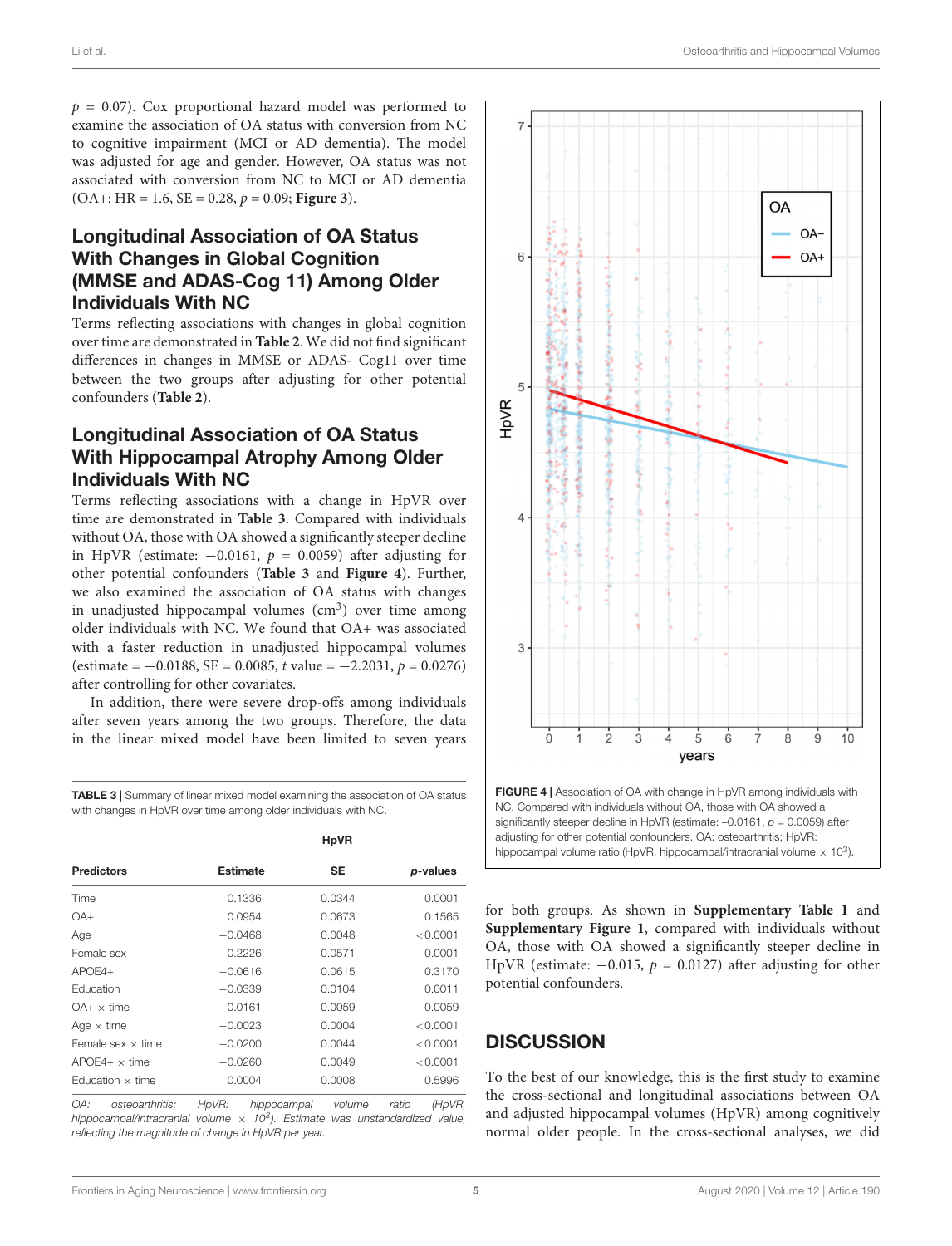not find a significant relationship between OA and HpVR. However, in the longitudinal analyses, there was a significant association of OA with changes in HpVR over time. Specifically, compared with individuals without OA, those with OA showed a steeper decline in HpVR even with adjustment for other covariates.

In the cross-sectional analyses, no significant relationship between OA and baseline HpVR was found among cognitively normal older people. This may be due to the low variability of HpVR in individuals with normal cognition. In the longitudinal analyses, we found that individuals with OA show a steeper decline in HpVR compared with those without OA. This finding was consistent with previous studies, suggesting that OA increases the risk of cognitive impairment [\(Huang et al., 2015;](#page-6-1) [Chen et al., 2018;](#page-6-2) [Weber et al., 2019\)](#page-6-3). Further, a previous study found that nearly 40% of patients with AD have OA [\(Wang et al., 2018\)](#page-6-4). In the present study, we found that OA was associated with longitudinal hippocampal atrophy (an important marker of AD) among older individuals with NC, providing critical insight into the neuropathological mechanisms by which OA increases the risk of cognitive deficits.

There are several possible explanations for this finding. One possibility is that both OA and AD involve inflammation. Increasing evidence has suggested that neuroinflammation plays an important role in the pathogenesis of AD [\(Morales et al., 2014;](#page-6-10) [Heneka et al., 2015;](#page-6-11) [Zhang and Jiang, 2015\)](#page-6-12). The inflammatory response drives microglia to overact and release a variety of inflammatory mediators, such as TNF-α, Il-1, and IL-6, which contribute to cell apoptosis and neuron loss [\(Block et al., 2007;](#page-6-13) [Querfurth and Laferla, 2010\)](#page-6-14). Similarly, Il-1β and TNF-α are two important proinflammatory cytokines that may be involved in the pathogenesis of OA [\(Goldring et al., 1996;](#page-6-15) [Westacott and](#page-6-16) [Sharif, 1996;](#page-6-16) [Martel-Pelletier et al., 1999\)](#page-6-17). Additionally, levels of several proinflammatory cytokines in serum were found to be associated with the risk of AD dementia [\(Tan et al., 2007;](#page-6-18) [Holmes et al., 2009\)](#page-6-19). A previous preclinical study using an AD mouse model found that OA triggers neuroinflammation and subsequently accelerates AD pathology [\(Kyrkanides et al., 2011\)](#page-6-5). Another possibility is that physical inactivity because of OA may increase the risk of AD and hippocampal atrophy. For instance, a prospective longitudinal study revealed that a higher level of physical activity can reduce the risk of cognitive decline and AD dementia among older individuals without dementia [\(Buchman](#page-6-20) [et al., 2012\)](#page-6-20). In contrast, in a community-based cohort, higher levels of physical activity were found to be positively related to hippocampal volumes [\(Tan et al., 2017\)](#page-6-21).

There are several limitations in our study. First, the classification of OA was based on the participants' self-report, which may yield some misclassifications due to self-report bias. The ADNI study did not apply structured questionnaires for recording participants' medical history. Therefore, subjects without OA did not have any information about OA. This limitation may also yield some misclassifications due to selfreport bias. Second, as shown in **[Table 1](#page-2-0)**, compared with individuals without OA, those with OA were more likely to carry at least one copy of APOE4 allele, which is also associated with

cognitive decline and hippocampal atrophy [\(Liu et al., 2016\)](#page-6-22). We cannot rule out the possibility that the effect of OA on changes in HpVR may actually be due to the APOE4 genotype, though our model was adjusted for the APOE4 genotype. Third, the sample size of individuals with OA was relatively small. Further studies with larger sample sizes are needed to validate our findings. Fourth, physical inactivity is a potential mechanism by which OA may be associated with cognitive impairment. Further studies should include this variable as a potential covariate in the analysis. Finally, in the cross-sectional analysis, we only observed a marginally significant difference in HpVR between the two groups ( $t = 1.9$ ,  $p = 0.08$ ). However, in the longitudinal analysis, we detected a significant association of baseline OA status with changes in HpVR (estimate =  $-0.0161$ ,  $p = 0.0059$ ) or unadjusted hippocampal volumes (estimate =  $-0.0188$ ,  $p = 0.0276$ ) over time. Therefore, our data suggest that OA may be associated with longitudinal hippocampal atrophy.

In conclusion, we found that cognitively normal older individuals with OA show a steeper decline in HpVR compared with those without OA. Our data provide neuropathological evidence regarding the impact of OA that may help explain previously established relationships between OA and cognitive impairment.

## DATA AVAILABILITY STATEMENT

The datasets are publicly available [\(http://adni.loni.usc.edu\)](http://adni.loni.usc.edu).

### ETHICS STATEMENT

The studies involving human participants were reviewed and approved by The ADNI study. The patients/participants provided their written informed consent to participate in this study.

# AUTHOR CONTRIBUTIONS

YL designed and supervised the study. XL, QT, JG, and CL performed the research, analyzed the data, and wrote the manuscript. All authors contributed to the article and approved the submitted version.

# FUNDING

Data collection and sharing for this project was funded by the Alzheimer's Disease Neuroimaging Initiative (ADNI) (National Institutes of Health Grant U01 AG024904) and DOD ADNI (Department of Defense award number W81XWH-12-2-0012). ADNI is funded by the National Institute on Aging, the National Institute of Biomedical Imaging and Bioengineering, and through generous contributions from the following: AbbVie, Alzheimer's Association; Alzheimer's Drug Discovery Foundation; Araclon Biotech; BioClinica, Inc.; Biogen; Bristol-Myers Squibb Company; CereSpir, Inc.; Cogstate; Eisai Inc.; Elan Pharmaceuticals, Inc.; Eli Lilly and Company; EuroImmun;